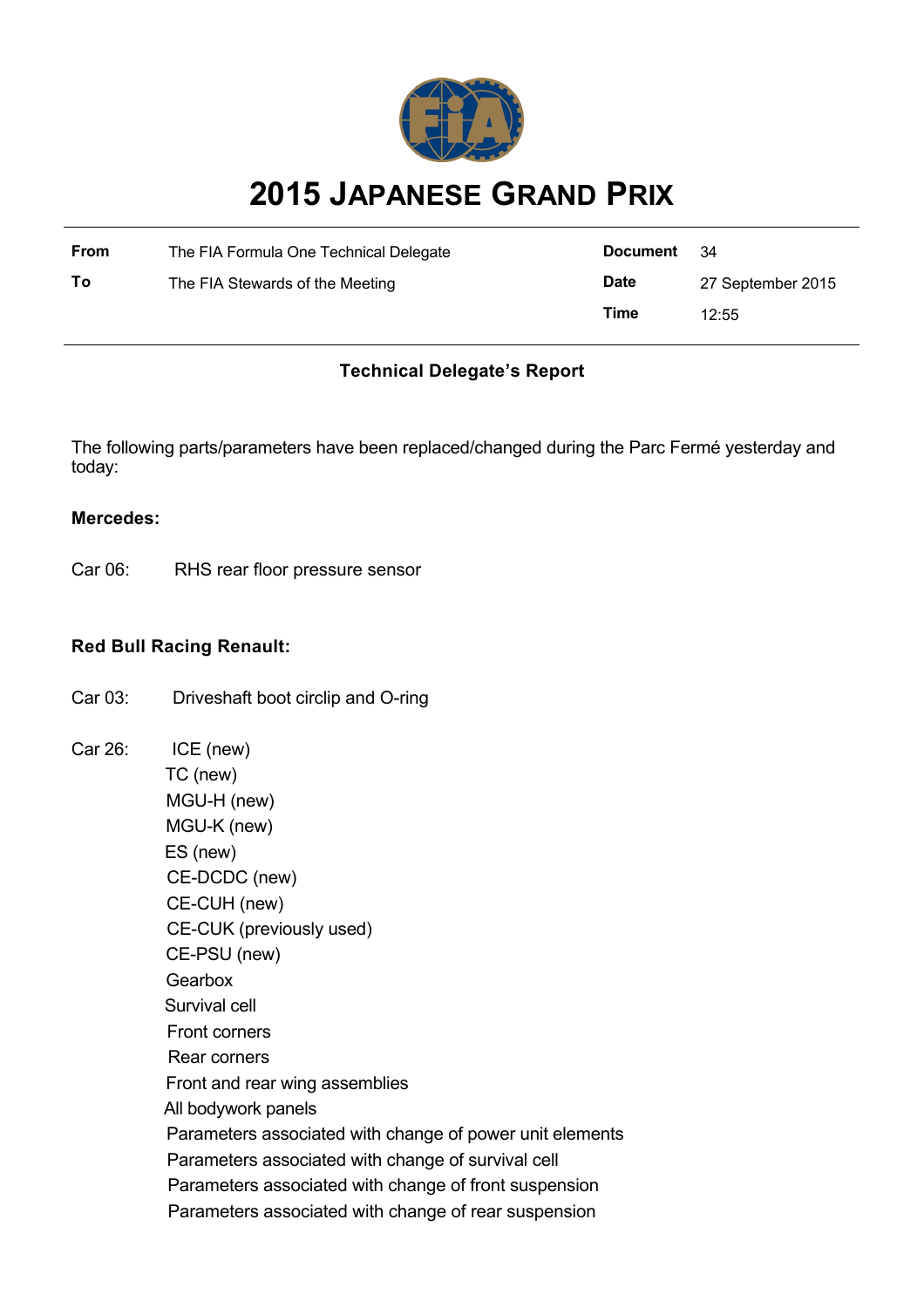# **Williams Mercedes:**

Car 19: RHS exhaust temperature sensor

# **Ferrari:**

Car 07: Cylinder #2 pressure sensor Parameters associated with change of cylinder #2 pressure sensor

# **McLaren Honda:**

Car 22: RHS front brake line

#### **Force India Mercedes:**

- Car 27: LHS front brake disc temperature sensor LVDT-IU
- Car 11: S-duct assembly

# **STR Renault:**

- Car 33: ES (previously used) CE-DCDC (previously used) CE-CUK (previously used) CE-CUH (previously used) CE-PSU (new) Driver switch box TAG 320 OCU loom Emergency switch loom and switches ICE water system airspring/header tank Load spreading washer on the floor Clutch release system battery Parameters associated with change of CU-H Parameters associated with change of TAG320
- Car 55: Side skid fixes ICE water system airspring/header tank